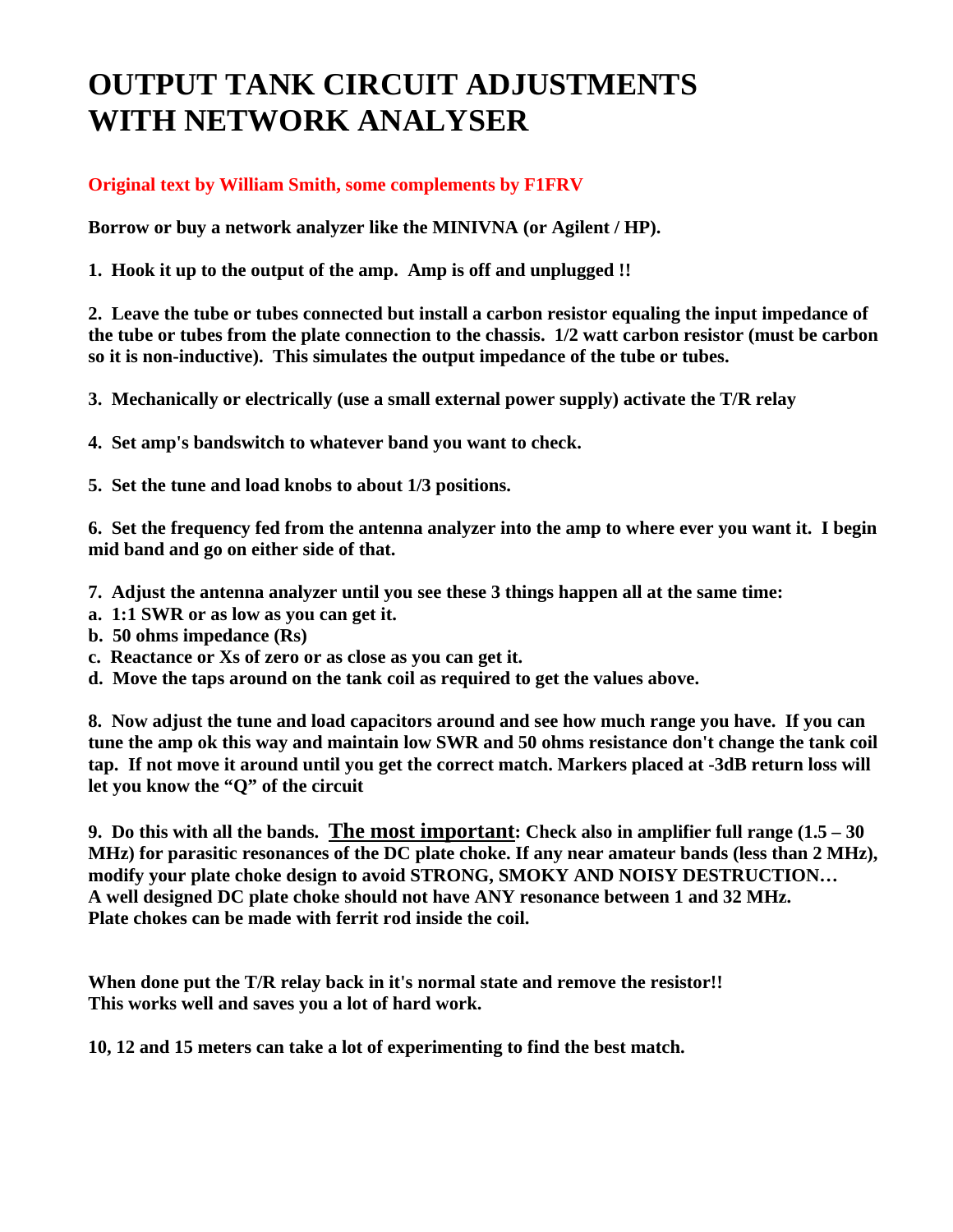# **TUNED INPUT ADJUSTMENTS FOR GROUNDED GRID TUBES**

**Leave tubes plugged in sockets and connected.** 

**1. No power at amplifier (Amp is unplugged !!)** 

**2. Solder a carbon ½ watt resistor who's value equals the cathode impedance of the tube from the tube's cathodes to the chassis. This will simulate the input impedance of the tube or tubes. As an example a single 3-400Z tube equals 120 ohms of cathode impedance. My amp uses two in parallel so I used a 60 ohm carbon resistor.** 

**3. Connect the network analyser to the input of the amplifier, RF IN.** 

**4. Use the same coax jumper you will use when the radio is reconnected to the amplifier. It's length will be critical if you are not able to obtain a good match.** 

**5. Mechanically or electrically (use a small external power supply) activate the T/R relay.** 

**6. Adjust the analyser frequency to what ever frequency you are using. I used 7.225 for 40 meters because that is about the midway point where I operate.** 

**7. Now adjust the tuned input inductor or capacitors. I recommend leaving Cin (radio side) alone and adjust the inductor and Cout (tube side).** 

**8. Go for a SWR of 1:1 or as close as you can get it, Rs of 50 ohms and a Xs or zero or as close as you can get it.** 

**9. Remove the carbon resistor from the tube's cathode.\*\*** 

**10. When done with all bands you can expect to have to do some minor tuning of the tuned input after RF is applied.** 

**11. Be patient it can take some time!!** 

| <b>TUBE</b>   | Ep(V) | $\mathbf{I}\mathbf{p}$ (mA) | Cathode ohms for one tube |
|---------------|-------|-----------------------------|---------------------------|
| <b>811A</b>   | 1250  | 175                         | 320                       |
|               | 1700  | <b>160</b>                  | 320                       |
| 572B/T160L    | 2400  | 250                         | 215                       |
| 813           | 2000  | <b>200</b>                  | 270                       |
|               | 2500  | <b>200</b>                  | <b>270</b>                |
| $3-400Z/8163$ | 2000  | 400                         | <b>120</b>                |
|               | 2500  | 400                         | <b>120</b>                |
|               | 3000  | 333                         | 120                       |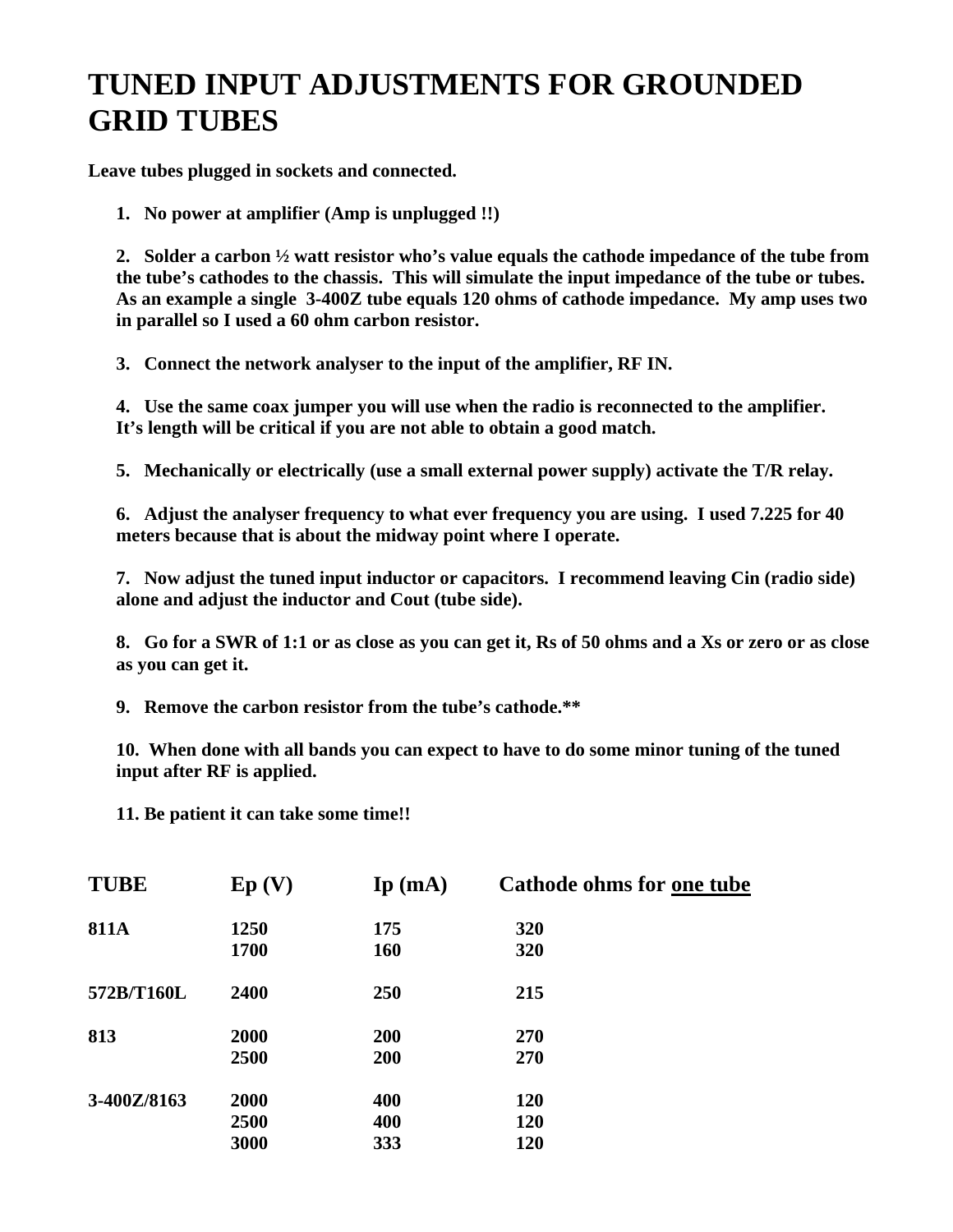| $3-500Z$ | 2000 | 400        | 115        |
|----------|------|------------|------------|
|          | 2500 | 400        | 115        |
|          | 3000 | 370        | 115        |
| 3-1000Z  | 2500 | 800        | 65         |
|          | 3000 | 670        | 65         |
|          | 3500 | 750        | 65         |
| $4-125A$ | 2000 | 105        | 340        |
|          | 2500 | <b>110</b> | 340        |
|          | 3000 | 115        | 340        |
| 4-400A   | 2000 | 265        | 160        |
|          | 2500 | 270        | 150        |
|          | 3000 | 330        | 140        |
| 4-1000A  | 3000 | 700        | 104        |
|          | 4000 | 675        | 106        |
|          | 5000 | 540        | <b>110</b> |

#### **INDIRECTLY HEATED CATHODES**

3CX1000A7 is ~42 Ohms

3CX1500A7 is ~50 Ohms

GS-35B is  $\sim$ 72 Ohms

GI-7B is  $\sim$ 100 Ohms

6LQ6 is ~104 Ohms

EL-509/6KG6 is ~56 ohms

#### TUNE INPUT COMPONENT VALUES FOR THE EL-509/6KG6 TUBES (FOUR TUBES IN **PARALLEL**) Capacitors are 500 volt Silver Mica types

| <b>Band</b> | <b>SWR</b> | <b>CAP IN</b>     | Core uh | <b>CAP/OUT</b>    | # of Turns | <b>Toroid Core</b> |
|-------------|------------|-------------------|---------|-------------------|------------|--------------------|
| 3.75        | 1:1.2      | $1200$ pf         | 1.5uh   | 1100pf            | 18         | $T-50-2$           |
| 7.5         | 1:1.1      | 590 <sub>pf</sub> | .8uh    | 560pf             | 13         | $T-50-2$           |
| 14.3        | 1:1.2      | 300pf             | .4uh    | 280 <sub>pf</sub> | 10         | $T-50-6$           |
| 21.15       | 1:1.3      | 200 <sub>pf</sub> | .27uh   | 180 <sub>pf</sub> | 8.5        | $T-50-6$           |
| 28.3        | 1:1.15     | 100 <sub>pf</sub> | .2uh    | 81pf              | 7          | $T-50-6$           |

#18 AWG enameled wire was used for winding the inductors.